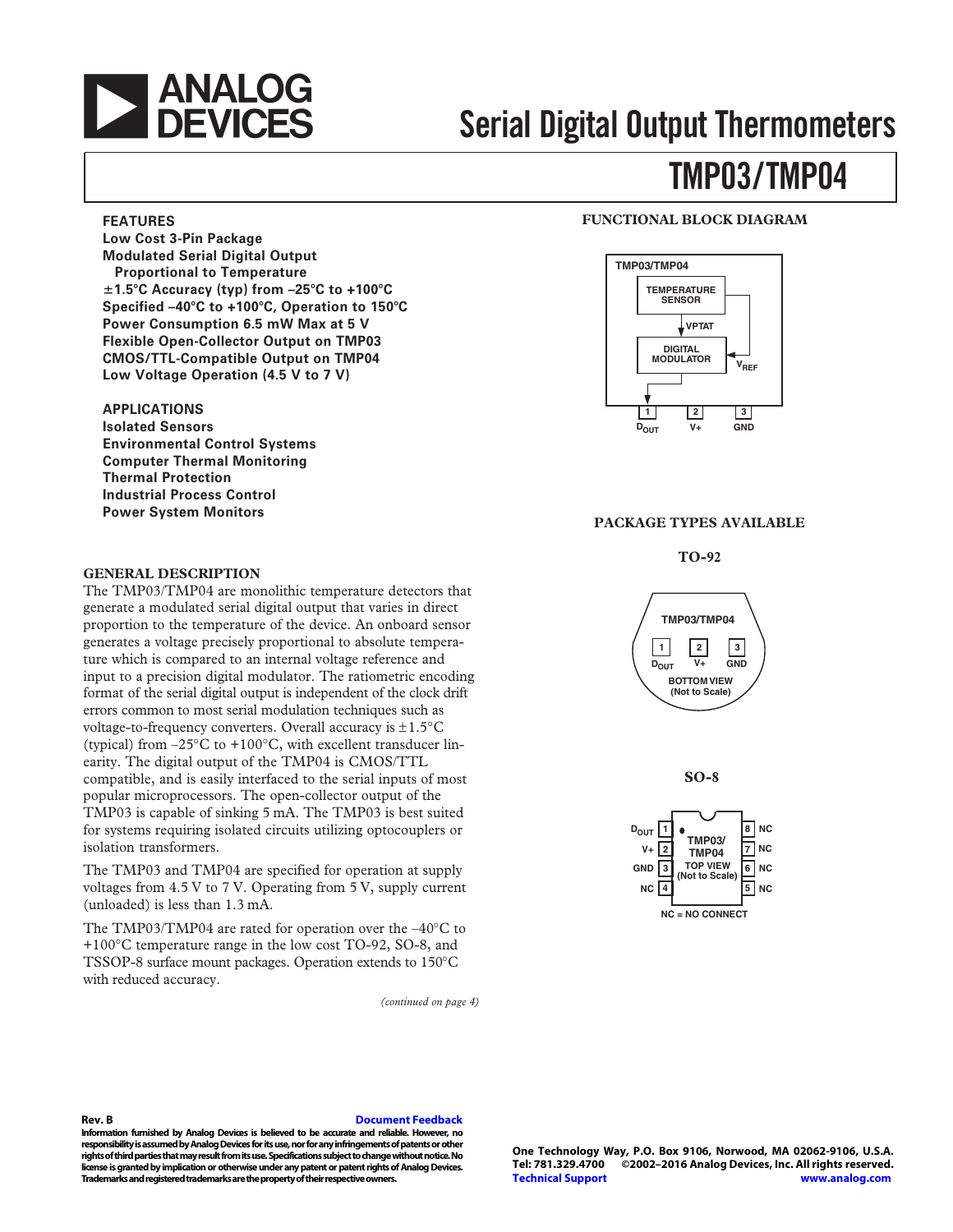# **TMP03/TMP04–SPECIFICATIONS**

 $\textbf{TMPO3F}$  (V+ = 5 V,  $-40^{\circ}$ C  $\leq$  T<sub>A</sub>  $\leq$  100°C, unless otherwise noted.)

| <b>Parameter</b>                                                                                                                                                          | <b>Symbol</b>                                             | <b>Conditions</b>                                                                                                                                                                                                      | Min | Typ                                           | <b>Max</b>                 | Unit                                                                                                         |
|---------------------------------------------------------------------------------------------------------------------------------------------------------------------------|-----------------------------------------------------------|------------------------------------------------------------------------------------------------------------------------------------------------------------------------------------------------------------------------|-----|-----------------------------------------------|----------------------------|--------------------------------------------------------------------------------------------------------------|
| <b>ACCURACY</b><br>Temperature Error<br>Temperature Linearity<br>Long-Term Stability<br>Nominal Mark-Space Ratio<br>Nominal T1 Pulsewidth<br>Power Supply Rejection Ratio | T1/T2<br>T1<br><b>PSRR</b>                                | $-25^{\circ}$ C < T <sub>A</sub> < +100°C <sup>1</sup><br>$-40^{\circ}$ C < T <sub>A</sub> < $-25^{\circ}$ C <sup>1</sup><br>1000 Hours at $125^{\circ}$ C<br>$T_A = 0$ °C<br>Over Rated Supply<br>$T_A = 25^{\circ}C$ |     | 1.5<br>2.0<br>0.5<br>0.5<br>58.8<br>10<br>0.7 | 4.0<br>5.0<br>1.4          | $\rm ^{\circ}C$<br>$^{\circ}{\rm C}$<br>$^{\circ}{\rm C}$<br>$^{\circ}C$<br>$\%$<br>ms<br>$\rm ^{\circ} C/V$ |
| <b>OUTPUTS</b><br><b>Output Low Voltage</b><br><b>Output Low Voltage</b><br><b>Output Low Voltage</b><br>Digital Output Capacitance<br>Fall Time<br>Device Turn-On Time   | $V_{OL}$<br>$V_{OL}$<br>$V_{OL}$<br>$C_{OUT}$<br>$t_{HL}$ | $I_{\text{SINK}}$ = 1.6 mA<br>$I_{\text{SINK}}$ = 5 mA<br>$0^{\circ}$ C < T <sub>A</sub> < 100°C<br>$I_{\text{SINK}} = 4 \text{ mA}$<br>$-40^{\circ}$ C < T <sub>A</sub> < 0°C<br>(Note 2)<br>See Test Load            |     | 15<br>150<br>20                               | 0.2<br>$\overline{2}$<br>2 | V<br>$\overline{V}$<br>V<br>pF<br>ns<br>ms                                                                   |
| <b>POWER SUPPLY</b><br>Supply Range<br>Supply Current                                                                                                                     | V+<br>$I_{SY}$                                            | Unloaded                                                                                                                                                                                                               | 4.5 | 0.9                                           | 1.3                        | $\mathbf{V}$<br>mA                                                                                           |

NOTES 1 Maximum deviation from output transfer function over specified temperature range.

<sup>2</sup>Guaranteed but not tested.

Specifications subject to change without notice.

### **Test Load**

10 kΩ to 5 V Supply, 100 pF to Ground

### $\textbf{TMPO4F}$  (V+ = 5 V,  $-40^{\circ}$ C  $\leq$  T<sub>A</sub>  $\leq$  100°C, unless otherwise noted.)

| Parameter                                                                                                                                  | <b>Symbol</b>                                                        | <b>Conditions</b>                                                                                                                                      | Min        | Typ                                    | <b>Max</b> | Unit                                                                                             |
|--------------------------------------------------------------------------------------------------------------------------------------------|----------------------------------------------------------------------|--------------------------------------------------------------------------------------------------------------------------------------------------------|------------|----------------------------------------|------------|--------------------------------------------------------------------------------------------------|
| <b>ACCURACY</b><br>Temperature Error                                                                                                       |                                                                      | $T_A = 25$ °C<br>$-25^{\circ}$ C < T <sub>A</sub> < +100 $^{\circ}$ C <sup>1</sup>                                                                     |            | 1.0<br>1.5                             | 3.0<br>4.0 | $\rm ^{\circ}C$<br>$\rm ^{\circ}C$                                                               |
| Temperature Linearity<br>Long-Term Stability<br>Nominal Mark-Space Ratio<br>Nominal T1 Pulsewidth<br>Power Supply Rejection Ratio          | T1/T2<br>T1<br><b>PSRR</b>                                           | $-40^{\circ}$ C < T <sub>A</sub> < $-25^{\circ}$ C <sup>1</sup><br>1000 Hours at $125^{\circ}$ C<br>$T_A = 0$ °C<br>Over Rated Supply<br>$T_A = 25$ °C |            | 2.0<br>0.5<br>0.5<br>58.8<br>10<br>0.7 | 5.0<br>1.2 | $^{\circ}{\rm C}$<br>$\rm ^{\circ}C$<br>$^{\circ}C$<br>$\frac{0}{0}$<br>ms<br>$\rm ^{\circ} C/V$ |
| <b>OUTPUTS</b><br>Output High Voltage<br>Output Low Voltage<br>Digital Output Capacitance<br>Fall Time<br>Rise Time<br>Device Turn-On Time | $V_{OH}$<br>$V_{OL}$<br>$C_{\text{OUT}}$<br>$t_{\rm HL}$<br>$t_{LH}$ | $I_{OH}$ = 800 µA<br>$I_{OL}$ = 800 µA<br>(Note 2)<br>See Test Load<br>See Test Load                                                                   | $V + -0.4$ | 15<br>200<br>160<br>20                 | 0.4        | V<br>V<br>pF<br>ns<br>ns<br>ms                                                                   |
| <b>POWER SUPPLY</b><br>Supply Range<br>Supply Current                                                                                      | $V_{+}$<br>$I_{SY}$                                                  | Unloaded                                                                                                                                               | 4.5        | 0.9                                    | 1.3        | $\mathbf{V}$<br>mA                                                                               |

NOTES

<sup>1</sup>Maximum deviation from output transfer function over specified temperature range.

<sup>2</sup>Guaranteed but not tested.

Specifications subject to change without notice.

### **Test Load**

100 pF to Ground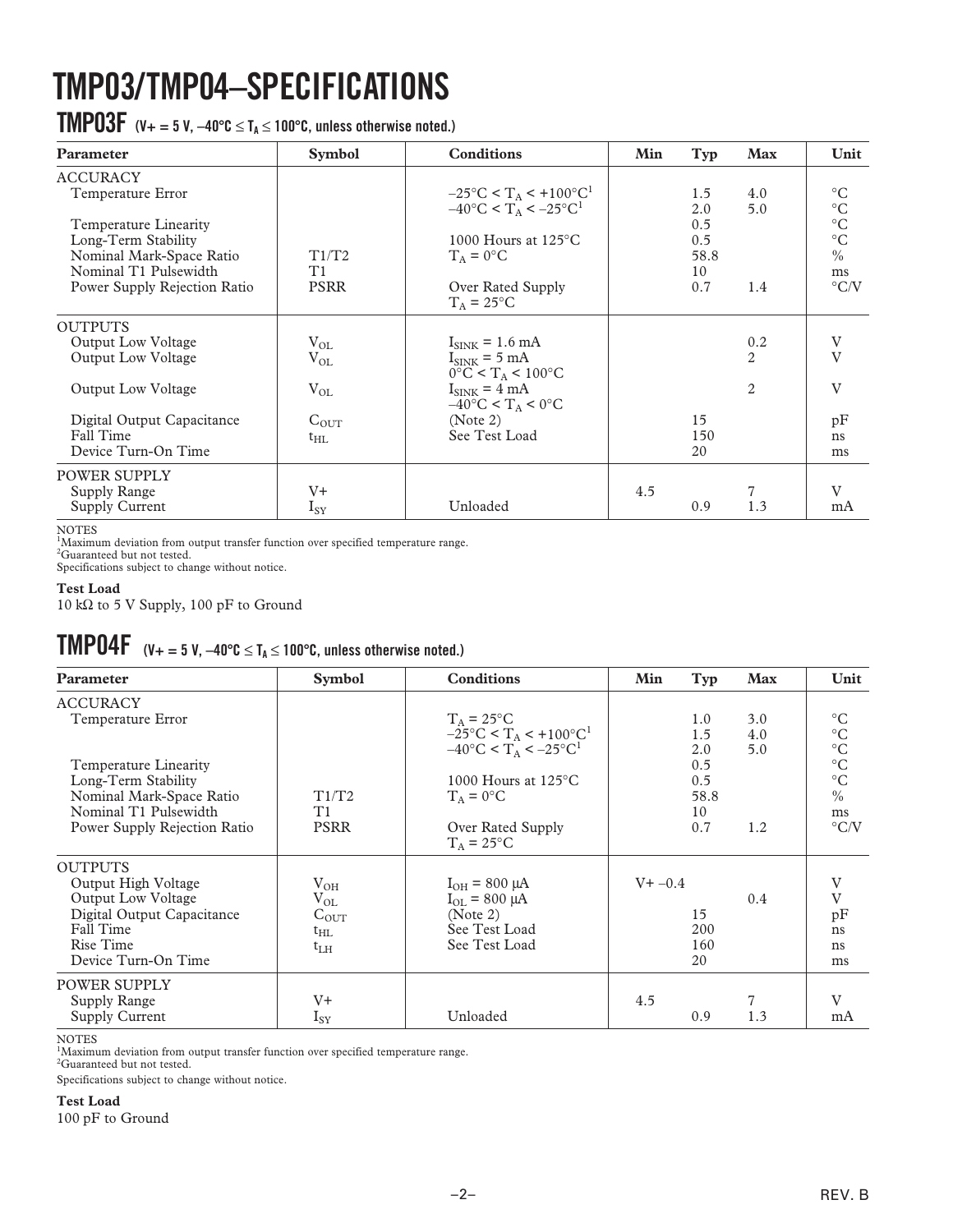#### **ABSOLUTE MAXIMUM RATINGS\***

| Maximum Output Current (TMP03 $D_{\text{OUT}}$ ) 50 mA                    |
|---------------------------------------------------------------------------|
| Maximum Output Current (TMP04 $D_{OUT}$ )  10 mA                          |
| Maximum Open-Collector Output Voltage (TMP03)  18 V                       |
| Operating Temperature Range $\ldots \ldots \ldots -55^{\circ}C$ to +150°C |
|                                                                           |
| Storage Temperature Range $\ldots \ldots \ldots -65$ °C to +160°C         |
| Lead Temperature (Soldering, 60 sec)  300°C                               |
| *CAUTION                                                                  |

<sup>1</sup>Stresses above those listed under Absolute Maximum Ratings may cause permanent damage to the device. This is a stress rating only; functional operation at or above this specification is not implied. Exposure to the above maximum rating conditions for extended periods may affect device reliability.

 $^2$ Digital inputs and outputs are protected, however, permanent damage may occur on unprotected units from high-energy electrostatic fields. Keep units in conductive foam or packaging at all times until ready to use. Use proper antistatic handling procedures.

<sup>3</sup>Remove power before inserting or removing units from their sockets.

#### **ORDERING GUIDE**

| Package Type | UIA              | $\bm{\theta}_{\text{IC}}$ | <b>Units</b> |
|--------------|------------------|---------------------------|--------------|
| $T-3-1$      | $162 -$          | 120                       |              |
| R-8          | 158 <sup>1</sup> | 4 <sup>2</sup>            |              |

NOTE

 ${}^{1}\Theta_{JA}$  is specified for device in socket (worst case conditions).

| Model <sup>1</sup> | <b>Temperature Range</b>           | <b>Package Description</b> | <b>Package Option</b> |
|--------------------|------------------------------------|----------------------------|-----------------------|
| TMP03FS            | $-40^{\circ}$ C to $+85^{\circ}$ C | 8-Lead SOIC N              | $R-8$                 |
| TMP03FSZ           | $-40^{\circ}$ C to $+85^{\circ}$ C | 8-Lead SOIC N              | $R - 8$               |
| TMP03FSZ-REEL      | $-40^{\circ}$ C to $+85^{\circ}$ C | 8-Lead SOIC N              | $R - 8$               |
| TMP03FT9           | $-40^{\circ}$ C to $+85^{\circ}$ C | 3-Lead TO-92               | $T-3-1$               |
| TMP03FT9Z          | $-40^{\circ}$ C to $+85^{\circ}$ C | 3-Lead TO-92               | $T-3-1$               |
| TMP04FS            | $-40^{\circ}$ C to $+85^{\circ}$ C | 8-Lead SOIC N              | $R - 8$               |
| TMP04FS-REEL       | $-40^{\circ}$ C to $+85^{\circ}$ C | 8-Lead SOIC N              | $R - 8$               |
| TMP04FSZ           | $-40^{\circ}$ C to $+85^{\circ}$ C | 8-Lead SOIC N              | $R - 8$               |
| TMP04FSZ-REEL      | $-40^{\circ}$ C to $+85^{\circ}$ C | 8-Lead SOIC N              | $R - 8$               |
| TMP04FT9           | $-40^{\circ}$ C to $+85^{\circ}$ C | 3-Lead TO-92               | $T-3-1$               |
| TMP04FT9Z          | $-40^{\circ}$ C to $+85^{\circ}$ C | 3-Lead TO-92               | $T-3-1$               |

<sup>1</sup> Z = RoHS Compliant Part.

#### **CAUTION**

ESD (electrostatic discharge) sensitive device. Electrostatic charges as high as 4000 V readily accumulate on the human body and test equipment and can discharge without detection. Although the TMP03 features proprietary ESD protection circuitry, permanent damage may occur on devices subjected to high-energy electrostatic discharges. Therefore, proper ESD precautions are recommended to avoid performance degradation or loss of functionality.

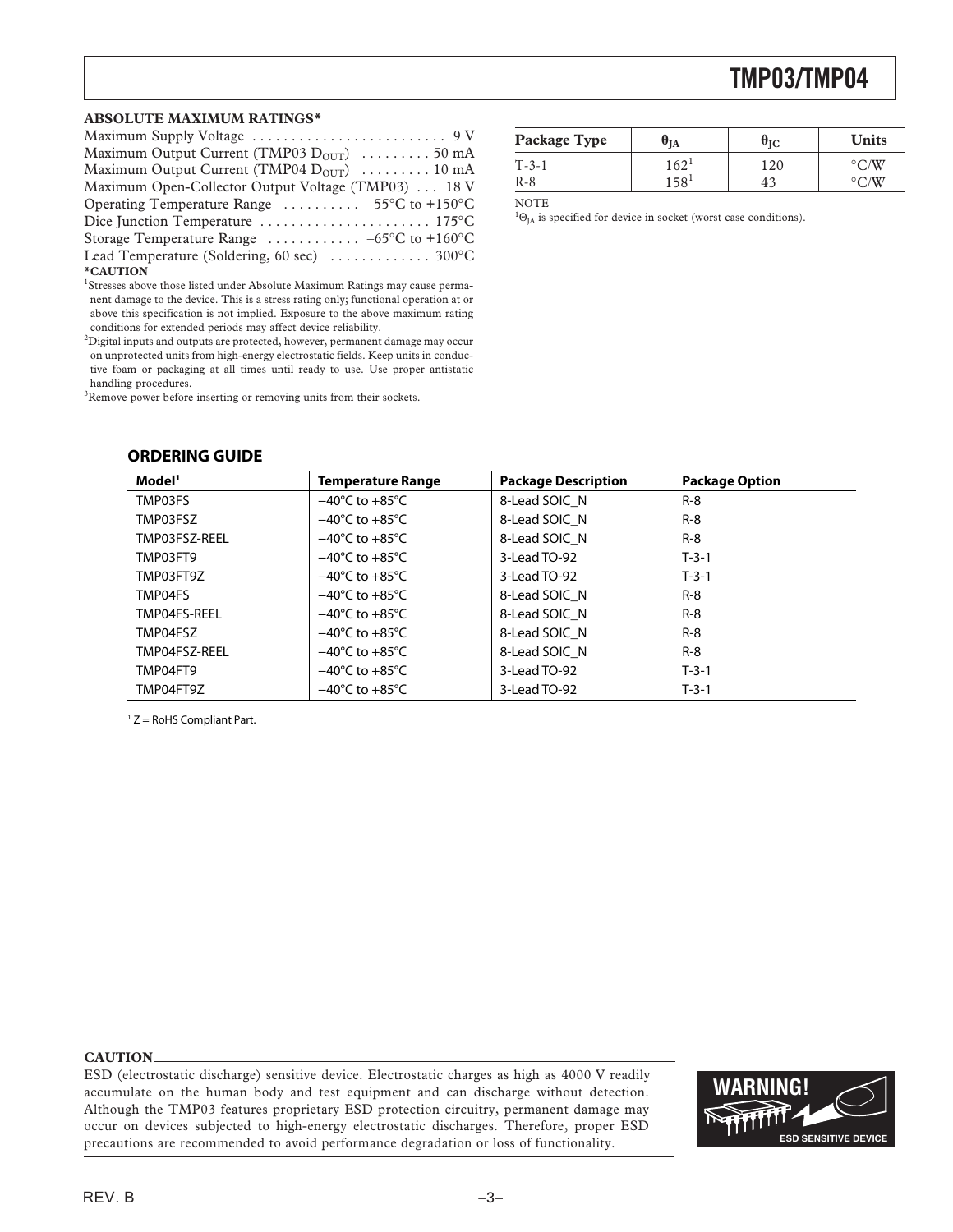#### *(continued from page 1)*

The TMP03 is a powerful, complete temperature measurement system with digital output, on a single chip. The onboard temperature sensor follows in the footsteps of the TMP01 low power programmable temperature controller, offering excellent accuracy and linearity over the entire rated temperature range without correction or calibration by the user.

The sensor output is digitized by a first-order sigma-delta modulator, also known as the "charge balance" type analog-todigital converter. (See Figure 1.) This type of converter utilizes time-domain oversampling and a high accuracy comparator to deliver 12 bits of effective accuracy in an extremely compact circuit.



Figure 1. TMP03 Block Diagram Showing First-Order Sigma-Delta Modulator

Basically, the sigma-delta modulator consists of an input sampler, a summing network, an integrator, a comparator, and a 1-bit DAC. Similar to the voltage-to-frequency converter, this architecture creates in effect a negative feedback loop whose intent is to minimize the integrator output by changing the duty cycle of the comparator output in response to input voltage changes. The comparator samples the output of the integrator at a much higher rate than the input sampling frequency, called oversampling. This spreads the quantization noise over a much wider band than that of the input signal, improving overall noise performance and increasing accuracy.

The modulated output of the comparator is encoded using a circuit technique which results in a serial digital signal with a mark-space ratio format that is easily decoded by any microprocessor into either degrees centigrade or degrees Fahrenheit values, and readily transmitted or modulated over a single wire. Most importantly, this encoding method neatly

avoids major error sources common to other modulation techniques, as it is clock-independent.

### **Output Encoding**

Accurate sampling of an analog signal requires precise spacing of the sampling interval in order to maintain an accurate representation of the signal in the time domain. This dictates a master clock between the digitizer and the signal processor. In the case of compact, cost-effective data acquisition systems, the addition of a buffered, high speed clock line can represent a significant burden on the overall system design. Alternatively, the addition of an onboard clock circuit with the appropriate accuracy and drift performance to an integrated circuit can add significant cost. The modulation and encoding techniques utilized in the TMP03 avoid this problem and allow the overall circuit to fit into a compact, 3-pin package. To achieve this, a simple, compact onboard clock and an oversampling digitizer that is insensitive to sampling rate variations are used. Most importantly, the digitized signal is encoded into a ratiometric format in which the exact frequency of the TMP03's clock is irrelevant, and the effects of clock variations are effectively canceled upon decoding by the digital filter.

The output of the TMP03 is a square wave with a nominal frequency of 35 Hz  $(\pm 20\%)$  at 25°C. The output format is readily decoded by the user as follows:



Figure 2. TMP03 Output Format

Temperature (°C) = 
$$
235 - \left(\frac{400 \times T1}{T2}\right)
$$

Temperature (°F) = 
$$
455 - \left(\frac{720 \times T1}{T2}\right)
$$

The time periods T1 (high period) and T2 (low period) are values easily read by a microprocessor timer/counter port, with the above calculations performed in software. Since both periods are obtained consecutively, using the same clock, performing the division indicated in the above formulas results in a ratiometric value that is independent of the exact frequency of, or drift in, either the originating clock of the TMP03 or the user's counting clock.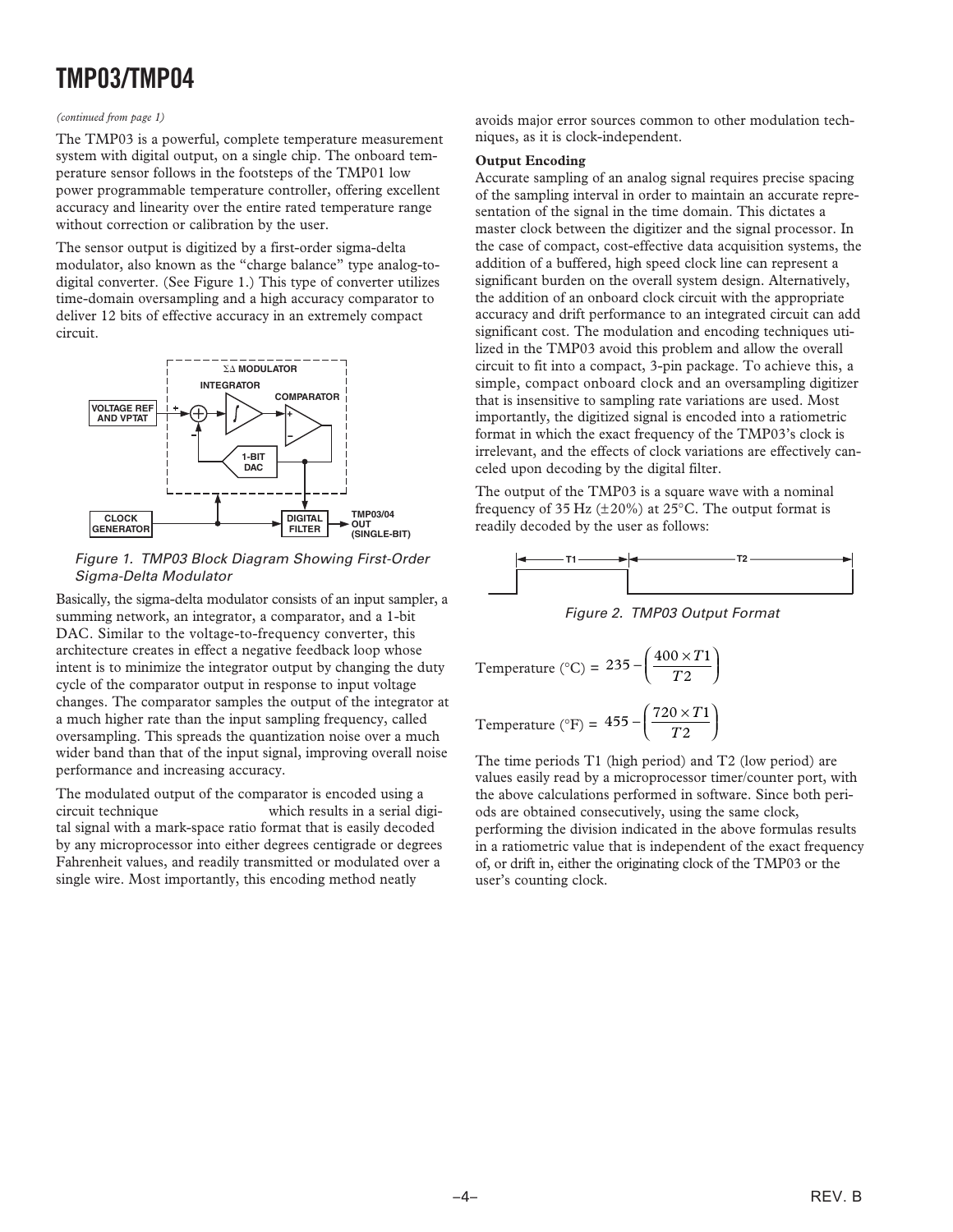| Maximum                | <b>Maximum</b>       | Maximum   | <b>Quantization</b>   | <b>Quantization</b>    |
|------------------------|----------------------|-----------|-----------------------|------------------------|
| <b>Count Available</b> | <b>Temp Required</b> | Frequency | Error $(25^{\circ}C)$ | Error $(77^{\circ}F)$  |
| 4096                   | $125^{\circ}$ C      | 94 kHz    | $0.284$ °C            | $0.512$ <sup>o</sup> F |
| 8192                   | $125^{\circ}$ C      | $188$ kHz | $0.142^{\circ}$ C     | $0.256$ <sup>o</sup> F |
| 16384                  | $125^{\circ}$ C      | 376 kHz   | $0.071$ °C            | $0.128$ <sup>o</sup> F |

**Table I. Counter Size and Clock Frequency Effects on Quantization Error**

### **Optimizing Counter Characteristics**

Counter resolution, clock rate, and the resultant temperature decode error that occurs using a counter scheme may be determined from the following calculations:

1. T1 is nominally 10 ms, and compared to T2 is relatively insensitive to temperature changes. A useful worst-case assumption is that T1 will never exceed 12 ms over the specified temperature range.

 $T1$  max = 12 ms

Substituting this value for T1 in the formula, temperature  $({}^{\circ}C)$  = 235 – ([T1/T2]  $\times$  400), yields a maximum value of T2 of 44 ms at 125°C. Rearranging the formula allows the maximum value of T2 to be calculated at any maximum operating temperature:

T2 (Temp) =  $(T1max \times 400)/(235 - Temp)$  in seconds

2. We now need to calculate the maximum clock frequency we can apply to the gated counter so it will not overflow during T2 time measurement. The maximum frequency is calculated using:

Frequency (max) = Counter Size/  $(T2$  at maximum temperature)

Substituting in the equation using a 12-bit counter gives, Fmax =  $4096/44$  ms  $\simeq 94$  kHz.

3. Now we can calculate the temperature resolution, or quantization error, provided by the counter at the chosen clock frequency and temperature of interest. Again, using a 12-bit counter being clocked at 90 kHz (to allow for ~5% temperature over-range), the temperature resolution at 25°C is calculated from:

*Quantization Error (*°*C) =* 400 <sup>×</sup> *([Count*1*/Count*2*] – [Count*1 *–* 1*]/[Count*2 *+* 1*])*

*Quantization Error (*°*F) =* 720 <sup>×</sup> *([Count*1*/Count*2*] – [Count*1 *–* 1*]/[Count*2 *+* 1*])*

where,  $Count1 = T1$  max  $\times$  Frequency, and  $Count2 = T1$ T2 (Temp)  $\times$  Frequency. At 25 $\degree$ C this gives a resolution of better than 0.3°C. Note that the temperature resolution calculated from these equations improves as temperature increases. Higher temperature resolution will be obtained by employing larger counters as shown in Table I. The internal quantization error of the TMP03 sets a theoretical minimum resolution of approximately 0.1°C at 25°C.

#### **Self-Heating Effects**

The temperature measurement accuracy of the TMP03 may be degraded in some applications due to self-heating. Errors introduced are from the quiescent dissipation, and power dissipated by the digital output. The magnitude of these temperature errors is dependent on the thermal conductivity of the TMP03 package, the mounting technique, and effects of airflow. Static dissipation in the TMP03 is typically 4.5 mW operating at 5 V

with no load. In the TO-92 package mounted in free air, this accounts for a temperature increase due to self-heating of

$$
\Delta T = P_{DISS} \times \theta_{JA} = 4.5 \, mW \times 162^{\circ}C/W = 0.73^{\circ}C \, (1.3^{\circ}F)
$$

For a free-standing surface-mount TSSOP package, the temperature increase due to self-heating would be

$$
\Delta T = P_{\rm DISS} \times \theta_{\rm 34} = 4.5 \; mW \times 240^{\circ} C/W = 1.08^{\circ}C \; (1.9^{\circ}F)
$$

In addition, power is dissipated by the digital output which is capable of sinking 800 µA continuous (TMP04). Under full load, the output may dissipate

$$
P_{DISS} = (0.6 V)(0.8 mA) \left(\frac{T2}{T1 + T2}\right)
$$

For example, with  $T2 = 20$  ms and  $T1 = 10$  ms, the power dissipation due to the digital output is approximately 0.32 mW with a 0.8 mA load. In a free-standing TSSOP package, this accounts for a temperature increase due to output self-heating of

 $\Delta T$  =  $P_{DISS}$  ×  $\Theta_{\Uparrow A}$  = 0.32 *mW* × 240°*C/W* = 0.08°*C* (0.14°*F*)

This temperature increase adds directly to that from the quiescent dissipation and affects the accuracy of the TMP03 relative to the true ambient temperature. Alternatively, when the same package has been bonded to a large plate or other thermal mass (effectively a large heatsink) to measure its temperature, the total self-heating error would be reduced to approximately

$$
\Delta T = P_{\text{DISS}} \times \Theta_{\text{JC}} = (4.5 \, \text{mW} + 0.32 \, \text{mW}) \times 43^{\circ} \text{C/W} = 0.21^{\circ} \text{C} \ (0.37^{\circ} \text{F})
$$

#### **Calibration**

The TMP03 and TMP04 are laser-trimmed for accuracy and linearity during manufacture and, in most cases, no further adjustments are required. However, some improvement in performance can be gained by additional system calibration. To perform a single-point calibration at room temperature, measure the TMP03 output, record the actual measurement temperature, and modify the offset constant (normally 235; see the Output Encoding section) as follows:

$$
Offset Constant = 235 + (T_{OBSERVED} - T_{TMP03OUTPUT})
$$

A more complicated 2-point calibration is also possible. This involves measuring the TMP03 output at two temperatures, Temp1 and Temp2, and modifying the slope constant (normally 400) as follows:

Slope Constant = 
$$
\frac{Temp 2 - Temp 1}{\left(\frac{T1 @ Temp 1}{T2 @ Temp 1}\right) - \left(\frac{T1 @ Temp 2}{T2 @ Temp 2}\right)}
$$

where *T*1 and *T*2 are the output high and output low times, respectively.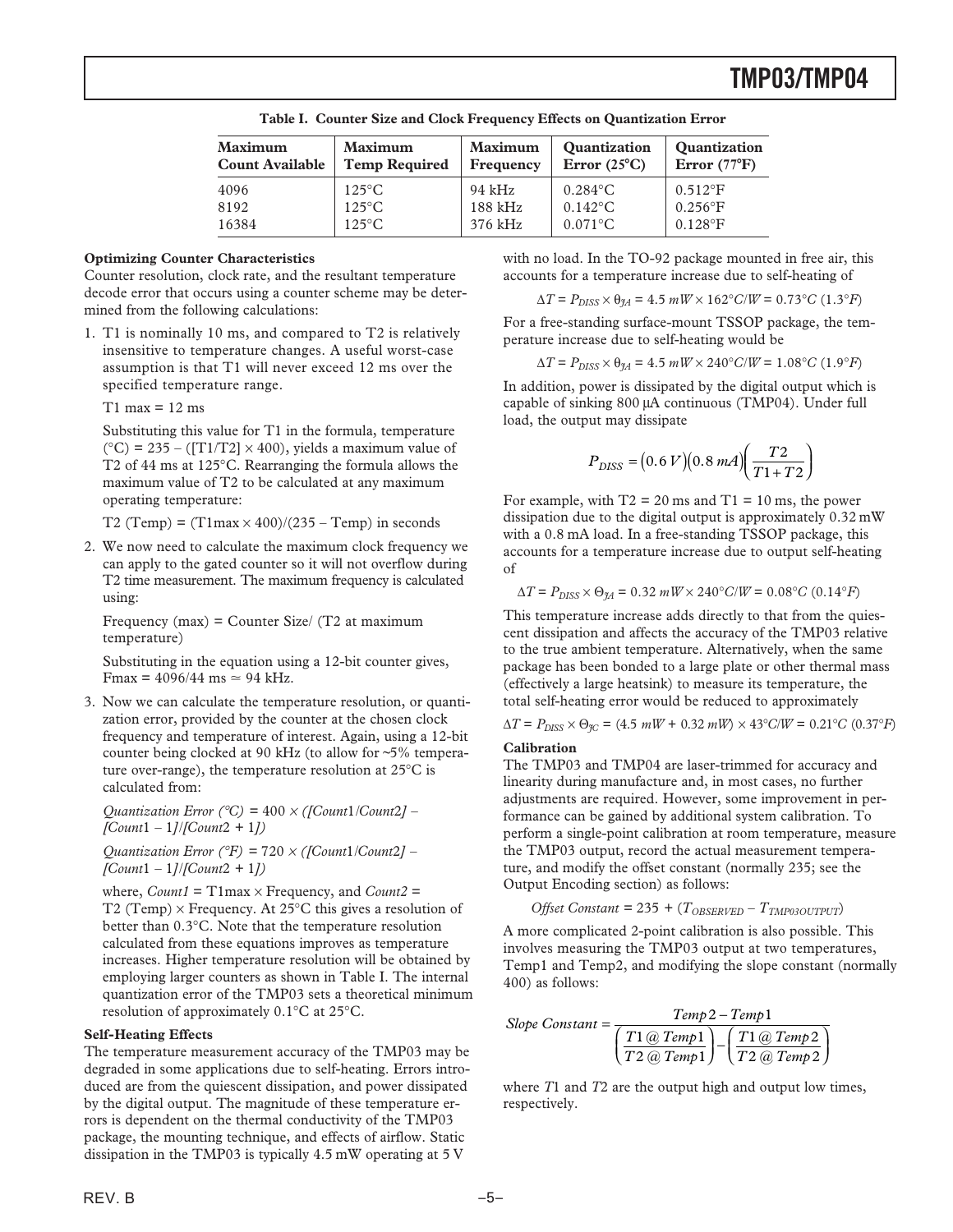## **TMP03/TMP04–Typical Performance Characteristics**



TPC 1. Output Frequency vs. Temperature



TPC 2. T1 and T2 Times vs. Temperature



TPC 3. TMP03 Output Fall Time at 25°C



TPC 4. Normalized Output Frequency vs. Supply Voltage



TPC 5. TMP03 Output Rise Time at 25°C



TPC 6. TMP03 Output Rise Time at 125°C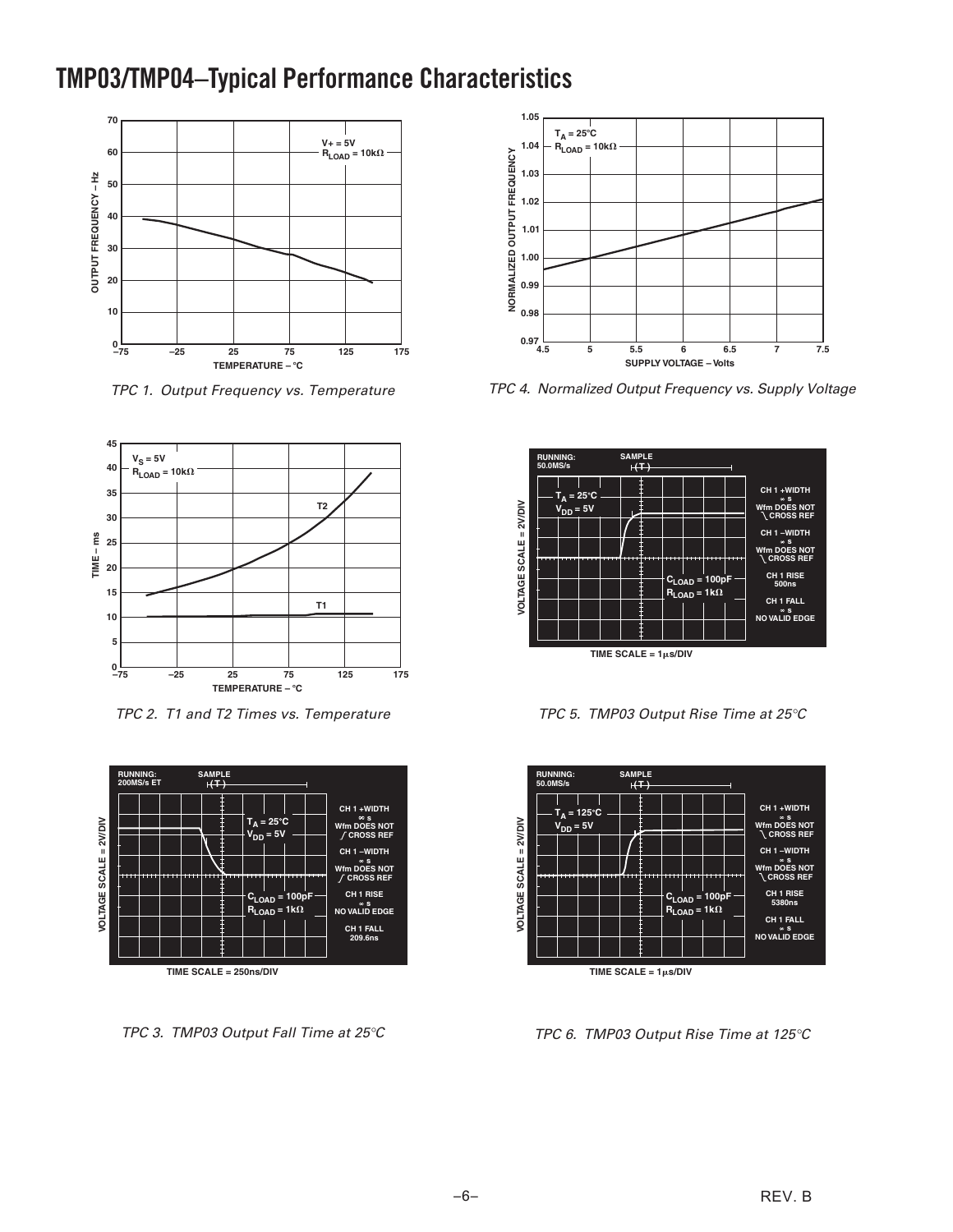

TPC 7. TMP03 Output Fall Time at 125°C



TPC 8. TMP04 Output Fall Time at 25°C



TPC 9. TMP04 Output Fall Time at 125°C



TPC 10. TMP04 Output Rise Time at 25°C



TPC 11. TMP04 Output Rise Time at 125°C



TPC 12. TMP04 Output Rise and Fall Times vs. Capacitive Load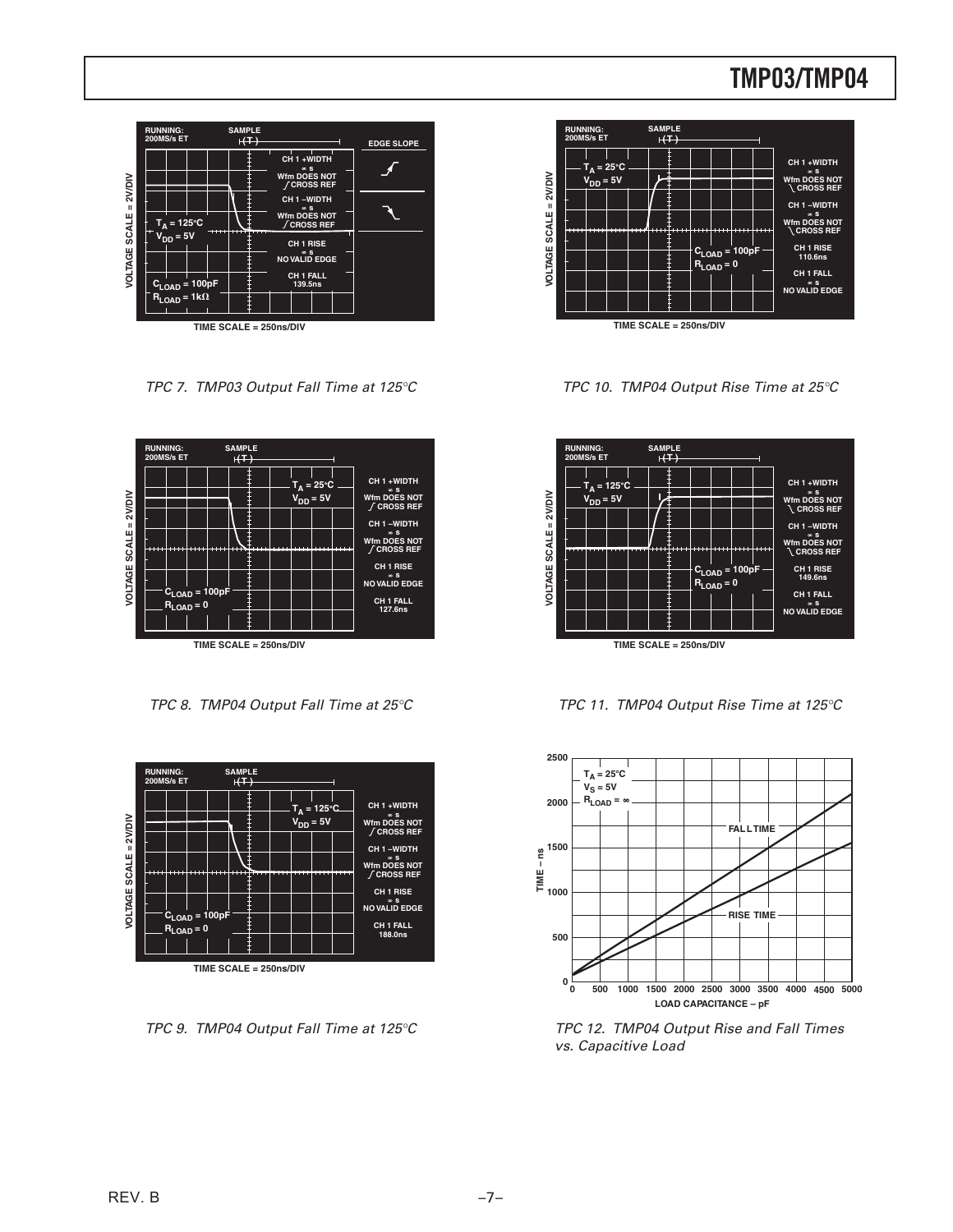

TPC 13. Output Accuracy vs. Temperature



TPC 14. Start-Up Response



TPC 15. Supply Current vs. Temperature



TPC 16. Start-Up Voltage vs. Temperature



TPC 17. Supply Current vs. Supply Voltage



TPC 18. Power Supply Rejection vs. Temperature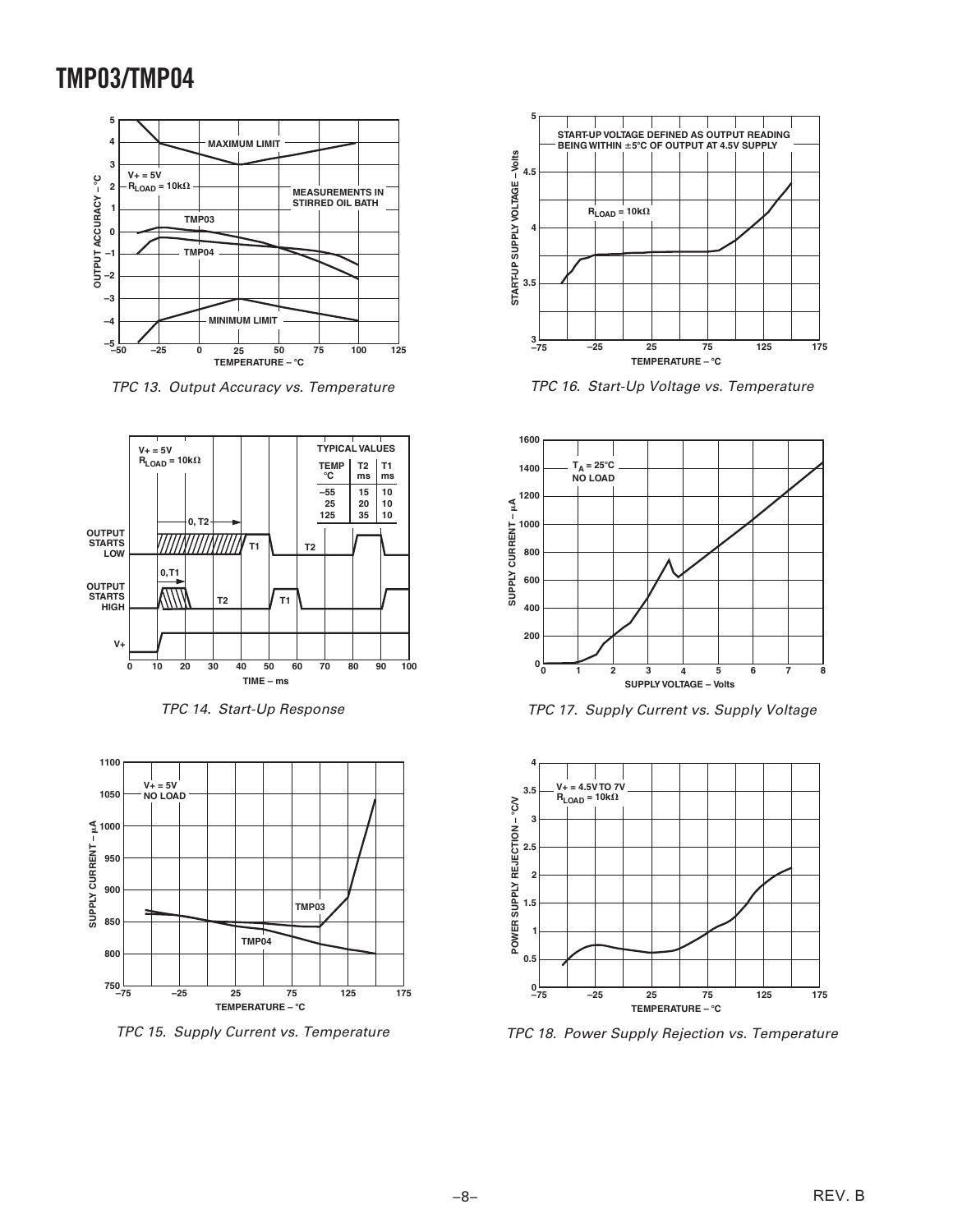

TPC 19. Power Supply Rejection vs. Frequency



TPC 20. TMP03 Open-Collector Output Voltage vs. Temperature



TPC 21. Thermal Time Constant in Forced Air



TPC 22. TMP03 Open-Collector Sink Current vs. Temperature



TPC 23. Thermal Response Time in Still Air



TPC 24. Thermal Response Time in Stirred Oil Bath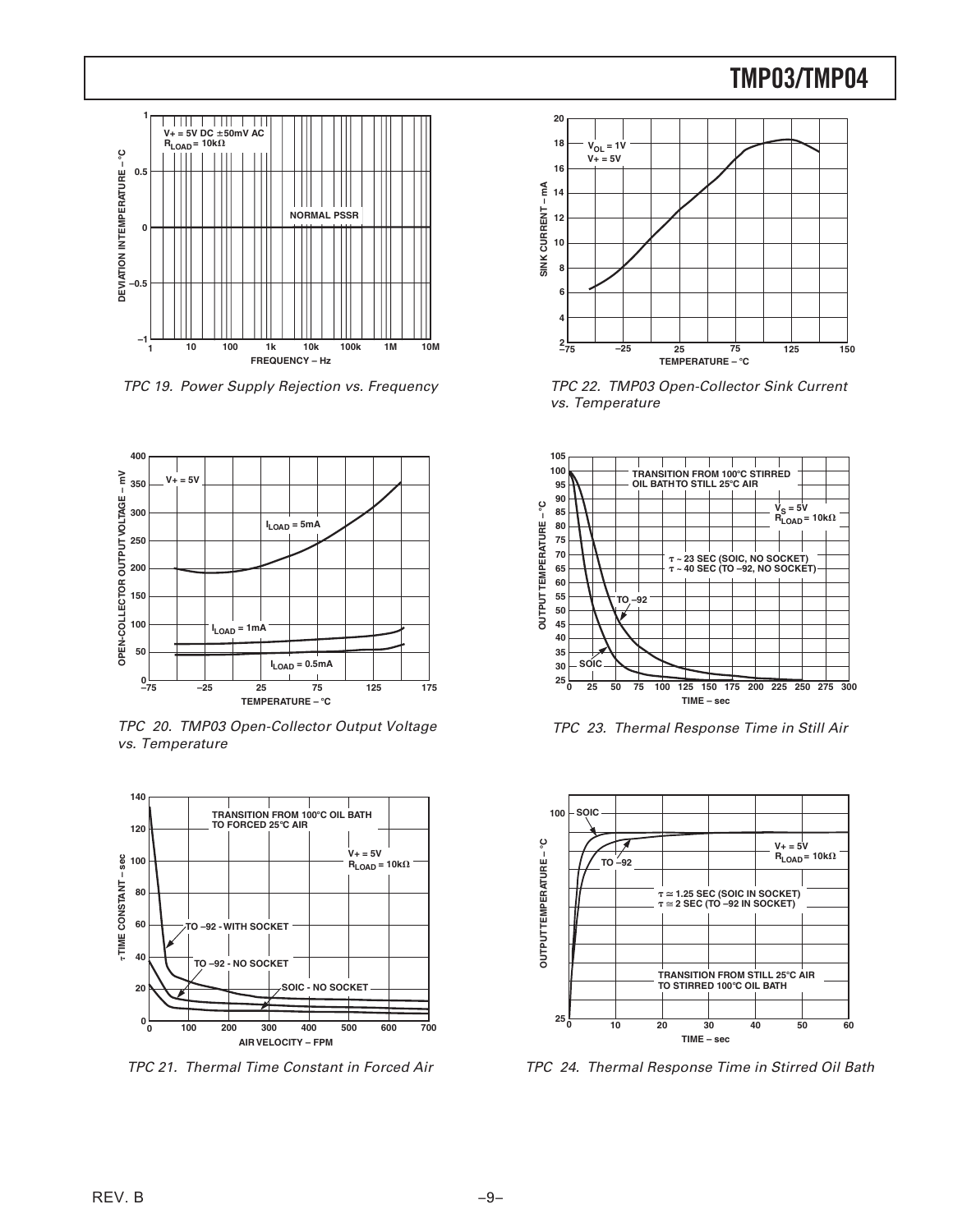### **APPLICATIONS INFORMATION**

### **Supply Bypassing**

Precision analog products, such as the TMP03, require a wellfiltered power source. Since the TMP03 operate from a single 5 V supply, it seems convenient to simply tap into the digital logic power supply. Unfortunately, the logic supply is often a switchmode design, which generates noise in the 20 kHz to 1 MHz range. In addition, fast logic gates can generate glitches hundred of millivolts in amplitude due to wiring resistance and inductance.

If possible, the TMP03 should be powered directly from the system power supply. This arrangement, shown in Figure 3, will isolate the analog section from the logic switching transients. Even if a separate power supply trace is not available, however, generous supply bypassing will reduce supply-line induced errors. Local supply bypassing consisting of a 10  $\mu$ F tantalum electrolytic in parallel with a 0.1 µF ceramic capacitor is recommended (Figure 4a).



Figure 3. Use Separate Traces to Reduce Power Supply Noise



Figure 4. Recommended Supply Bypassing for the TMP03

The quiescent power supply current requirement of the TMP03 is typically only 900 µA. The supply current will not change appreciably when driving a light load (such as a CMOS gate), so a simple RC filter can be added to further reduce power supply noise (Figure 4b).

### **TMP03 Output Configurations**

The TMP03 (Figure 5a) has an open-collector NPN output which is suitable for driving a high current load, such as an opto-isolator. Since the output source current is set by the pullup resistor, output capacitance should be minimized in TMP03 applications. Otherwise, unequal rise and fall times will skew the pulsewidth and introduce measurement errors. The NPN transistor has a breakdown voltage of 18 V.



The TMP04 has a "totem-pole" CMOS output (Figure 5b) and provides rail-to-rail output drive for logic interfaces. The rise and fall times of the TMP04 output are closely matched, so that errors caused by capacitive loading are minimized. If load capacitance is large, for example when driving a long cable, an external buffer may improve accuracy. See the "Remote Temperature Measurement" section of this data sheet for suggestions.

### **Interfacing the TMP03 to Low Voltage Logic**

The TMP03's open-collector output is ideal for driving logic gates that operate from low supply voltages, such as 3.3 V. As shown in Figure 6, a pull-up resistor is connected from the low voltage logic supply (2.9 V, 3 V, etc.) to the TMP03 output. Current through the pull-up resistor should be limited to about 1 mA, which will maintain an output LOW logic level of <200 mV.



Figure 6. Interfacing to Low Voltage Logic

### **Remote Temperature Measurement**

When measuring a temperature in situations where high common-mode voltages exist, an opto-isolator can be used to isolate the output (Figure 7a). The TMP03 is recommended in this application because its open-collector NPN transistor has a higher current sink capability than the CMOS output of the TMP04. To maintain the integrity of the measurement, the opto-isolator must have relatively equal turn-on and turn-off times. Some Darlington opto-isolators, such as the 4N32, have a turn-off time that is much longer than their turn-on time. In this case, the T1 time will be longer than T2, and an erroneous reading will result. A PNP transistor can be used to provide greater current drive to the opto-isolator (Figure 7b). An optoisolator with an integral logic gate output, such as the H11L1 from Quality Technology, can also be used (Figure 8).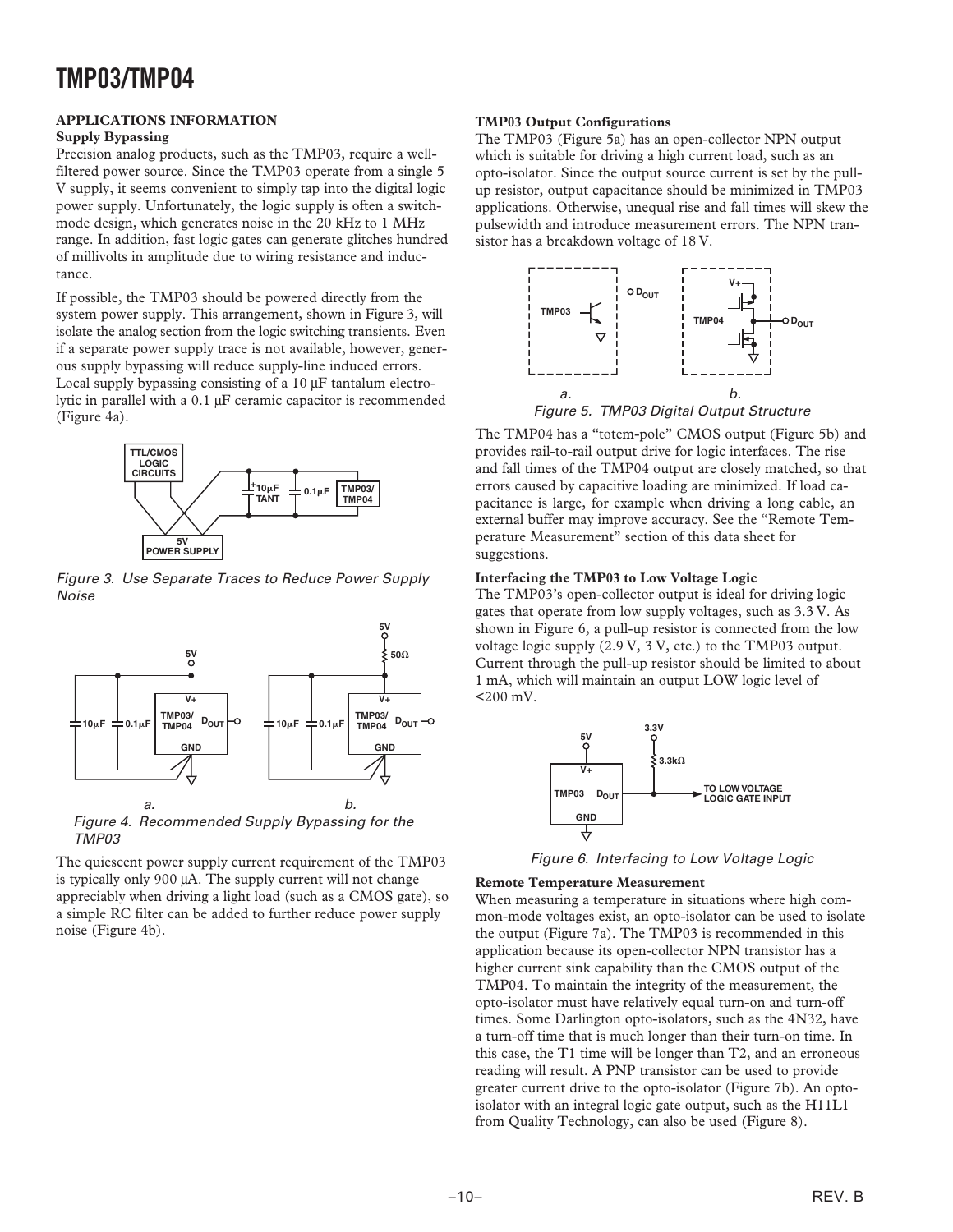





b. Figure 7. Optically Isolating the Digital Output



Figure 8. An Opto-Isolator with Schmitt Trigger Logic Gate Improves Output Rise and Fall Times

The TMP03 and TMP04 are superior to analog-output transducers for measuring temperature at remote locations, because the digital output provides better noise immunity than an analog signal. When measuring temperature at a remote location, the ratio of the output pulses must be maintained. To maintain the integrity of the pulsewidth, an external buffer can be added. For example, adding a differential line driver such as the ADM485 permits precise temperature measurements at distances up to 4000 ft. (Figure 9). The ADM485 driver and receiver skew is only 5 ns maximum, so the TMP04 duty cycle is not degraded. Up to 32 ADM485s can be multiplexed onto one line by providing additional decoding.

As previously mentioned, the digital output of the TMP03 provides excellent noise immunity in remote measurement applications. The user should be aware, however, that heat from an external cable can be conducted back to the TMP03. This heat conduction through the connecting wires can influence the temperature of the TMP03. If large temperature differences exist within the sensor environment, an opto-isolator, level shifter or other thermal barrier can be used to minimize measurement errors.



Figure 9. A Differential Line Driver for Remote Temperature Measurement

### **Microcomputer Interfaces**

The TMP03 output is easily decoded with a microcomputer. The microcomputer simply measures the T1 and T2 periods in software or hardware, and then calculates the temperature using the equation in the Output Encoding section of this data sheet. Since the TMP03's output is ratiometric, precise control of the counting frequency is not required. The only timing requirements are that the clock frequency be high enough to provide the required measurement resolution (see the Output Encoding section for details) and that the clock source be stable. The ratiometric output of the TMP03 is an advantage because the microcomputer's crystal clock frequency is often dictated by the serial baud rate or other timing considerations.

Pulsewidth timing is usually done with the microcomputer's on-chip timer. A typical example, using the 80C51, is shown in Figure 10. This circuit requires only one input pin on the microcomputer, which highlights the efficiency of the TMP04's pulsewidth output format. Traditional serial input protocols, with data line, clock and chip select, usually require three or more I/O pins.



Figure 10. A TMP04 Interface to the 80C51 Microcomputer

The 80C51 has two 16-bit timers. The clock source for the timers is the crystal oscillator frequency divided by 12. Thus, a crystal frequency of 12 MHz or greater will provide resolution of 1 µs or less.

The 80C51 timers are controlled by two dedicated registers. The TMOD register controls the timer mode of operation, while TCON controls the start and stop times. Both the TMOD and TCON registers must be set to start the timer.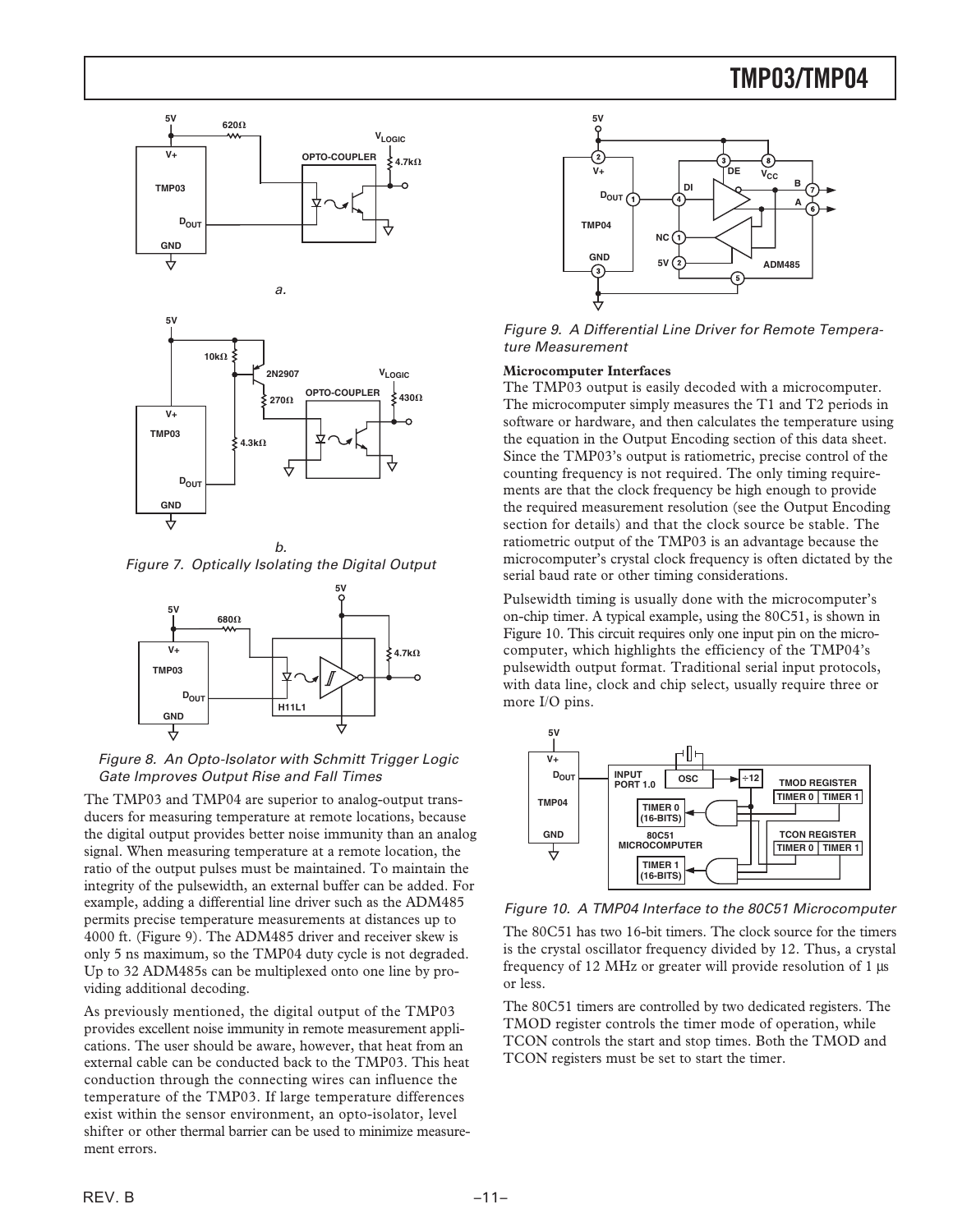;

Software for the interface is shown in Listing 1. The program monitors the TMP04 output, and turns the counters on and off to measure the duty cycle. The time that the output is high is measured by Timer 0, and the time that the output is low is measured by Timer 1. When the routine finishes, the results are available in Special Function Registers (SFRs) 08AH through 08DH.

#### **Listing 1. An 80C51 Software Routine for the TMP04**

; Test of a TMP04 interface to the 8051, ; using timer 0 and timer 1 to measure the duty cycle ; ; This program has three steps: ; 1. Clear the timer registers, then wait for a low-to- ; high transition on input P1.0 (which is connected ; to the output of the TMP04). ; 2. When P1.0 goes high, timer 0 starts. The program ; then loops, testing P1.0. ; 3. When P1.0 goes low, timer 0 stops & timer 1 starts. The ; program loops until P1.0 goes low, when timer 1 stops ; and the TMP04's T1 and T2 values are stored in Special ; Function registers 8AH through 8DH (TL0 through TH1). ; ; ; Primary controls \$MOD51 \$TITLE(TMP04 Interface, Using T0 and T1) \$PAGEWIDTH(80) \$DEBUG \$OBJECT ; ; Variable declarations ; PORT1 DATA 90H ;SFR register for port 1<br>
PORT1 :TCON DATA 88H :timer control ;TCON DATA 88H ;timer control ; TMOD DATA 89H ; timer mode ;THO **DATA** 8CH *i*timer 0 hi byte ;TH1 DATA 8DH ;timer 1 hi byte ;TL0 DATA 8AH ;timer 0 lo byte ;TL1 DATA 8BH ;timer 1 low byte ; ; ORG 100H ;arbitrary start ; READ TMP04: MOV A,#00 ;clear the MOV THO, A counters MOV TH1, A ; first MOV TLO, A MOV TL1, A WAIT LO:  $JB$  DORT1.0, WAIT LO ; wait for TMP04 output to go low MOV A, #11H ;get ready to start timer0 MOV TMOD,A WAIT HI: JNB PORT1.0, WAIT HI ; wait for output to go high ; ;Timer 0 runs while TMP04 output is high ; SETB TCON.4 ; start timer 0<br>JB PORT1.0.WAITTIMER0 WAITTIMER0: JB PORT1.0, WAITTIMER0 CLR TCON.4 ; shut off timer 0 ; ;Timer 1 runs while TMP04 output is low ; SETB TCON.6 ; start timer 1<br>JNB PORT1.0.WAITTIMER1 WAITTIMER1: JNB PORT1.0, WAITTIMER1 CLR TCON.6 ; stop timer 1 MOV A,#0H ;get ready to disable timers<br>MOV TMOD.A TMOD, A RET END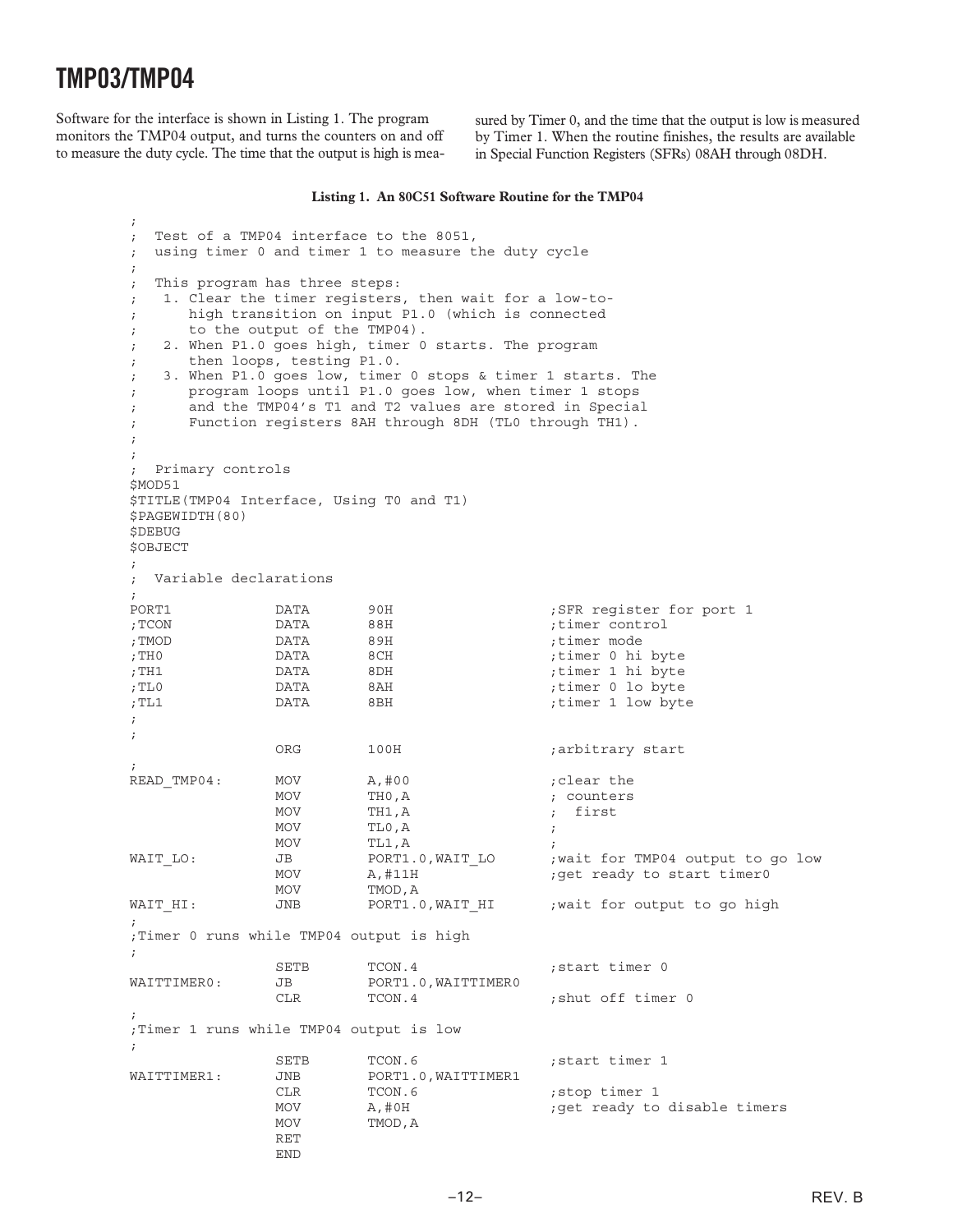When the READ\_TMP04 routine is called, the counter registers are cleared. The program sets the counters to their 16-bit mode, and then waits for the TMP04 output to go high. When the input port returns a logic high level, Timer 0 starts. The timer continues to run while the program monitors the input port. When the TMP04 output goes low, Timer 0 stops and Timer 1 starts. Timer 1 runs until the TMP04 output goes high, at which time the TMP04 interface is complete. When the subroutine ends, the timer values are stored in their respective SFRs and the TMP04's temperature can be calculated in software.

Since the 80C51 operates asynchronously to the TMP04, there is a delay between the TMP04 output transition and the start of the timer. This delay can vary between 0 µs and the execution time of the instruction that recognized the transition. The 80C51's "jump on port.bit" instructions (JB and JNB) require 24 clock cycles for execution. With a 12 MHz clock, this produces an uncertainty of 2 µs (24 clock cycles/12 MHz) at each transition of the TMP04 output. The worst case condition occurs when T1 is 4  $\mu$ s shorter than the actual value and T2 is 4  $\mu$ s longer. For a 25°C reading ("room temperature"), the nominal error caused by the 2 µs delay is only about  $\pm 0.15^{\circ}$ C.

The TMP04 is also easily interfaced to digital signal processors (DSPs), such as the ADSP210x series. Again, only a single I/O pin is required for the interface (Figure 11).



### Figure 11. Interfacing the TMP04 to the ADSP-210x Digital Signal Processor

The ADSP2101 only has one counter, so the interface software differs somewhat from the 80C51 example. The lack of two counters is not a limitation, however, because the DSP architecture provides very high execution speed. The ADSP-2101 executes one instruction for each clock cycle, versus one instruction for twelve clock cycles in the 80C51, so the ADSP-2101 actually produces a more accurate conversion while using a lower oscillator frequency.

The timer of the ADSP2101 is implemented as a down counter. When enabled by means of a software instruction, the counter is decremented at the clock rate divided by a programmable prescaler. Loading the value  $n - 1$  into the prescaler register will divide the crystal oscillator frequency by *n*. For the circuit of

Figure 11, therefore, loading 4 into the prescaler will divide the 10 MHz crystal oscillator by 5 and thereby decrement the counter at a 2 MHz rate. The TMP04 output is ratiometric, of course, so the exact clock frequency is not important.

A typical software routine for interfacing the TMP04 to the ADSP2101 is shown in Listing 2. The program begins by initializing the prescaler and loading the counter with  $0$ FFF $F<sub>H</sub>$ . The ADSP2101 monitors the FI flag input to establish the falling edge of the TMP04 output, and starts the counter. When the TMP04 output goes high, the counter is stopped. The counter value is then subtracted from  $0$ FFF $F_H$  to obtain the actual number of counts, and the count is saved. Then the counter is reloaded and runs until the TMP04 output goes low. Finally, the TMP04 pulsewidths are converted to temperature using the scale factor of Equation 1.

Some applications may require a hardware interface for the TMP04. One such application could be to monitor the temperature of a high power microprocessor. The TMP04 interface would be included as part of the system ASIC, so that the microprocessor would not be burdened with the overhead of timing the output pulsewidths.

A typical hardware interface for the TMP04 is shown in Figure 12. The circuit measures the output pulsewidths with a resolution of  $\pm 1$  us. The TMP04 T1 and T2 periods are measured with two cascaded 74HC4520 8-bit counters. The counters, accumulating clock pulses from the 1 MHz external oscillator, have a maximum period of 65 ms.

The logic interface is straightforward. On both the rising and falling edges of the TMP04 output, an exclusive-or gate generates a pulse. This pulse triggers one half of a 74HC4538 dual one-shot. The pulse from the one-shot is ANDed with the TMP04 output polarity to store the counter contents in the appropriate output registers. The falling edge of this pulse also triggers the second one-shot, which generates a reset pulse for the counters. After the reset pulse, the counters will begin to count the next TMP04 output phase.

As previously mentioned, the counters have a maximum period of 65 ms with a 1 MHz clock input. However, the TMP04's T1 and T2 times will never exceed 32 ms. Therefore, the most significant bit (MSB) of counter #2 will not go high in normal operation, and can be used to warn the system that an error condition (such as a broken connection to the TMP04) exists.

The circuit of Figure 12 will latch and save both the T1 and T2 times simultaneously. This makes the circuit suitable for debugging or test purposes as well as for a general purpose hardware interface. In a typical ASIC application, of course, one set of latches could be eliminated if the latch contents, and the output polarity, were read before the next phase reversal of the TMP04.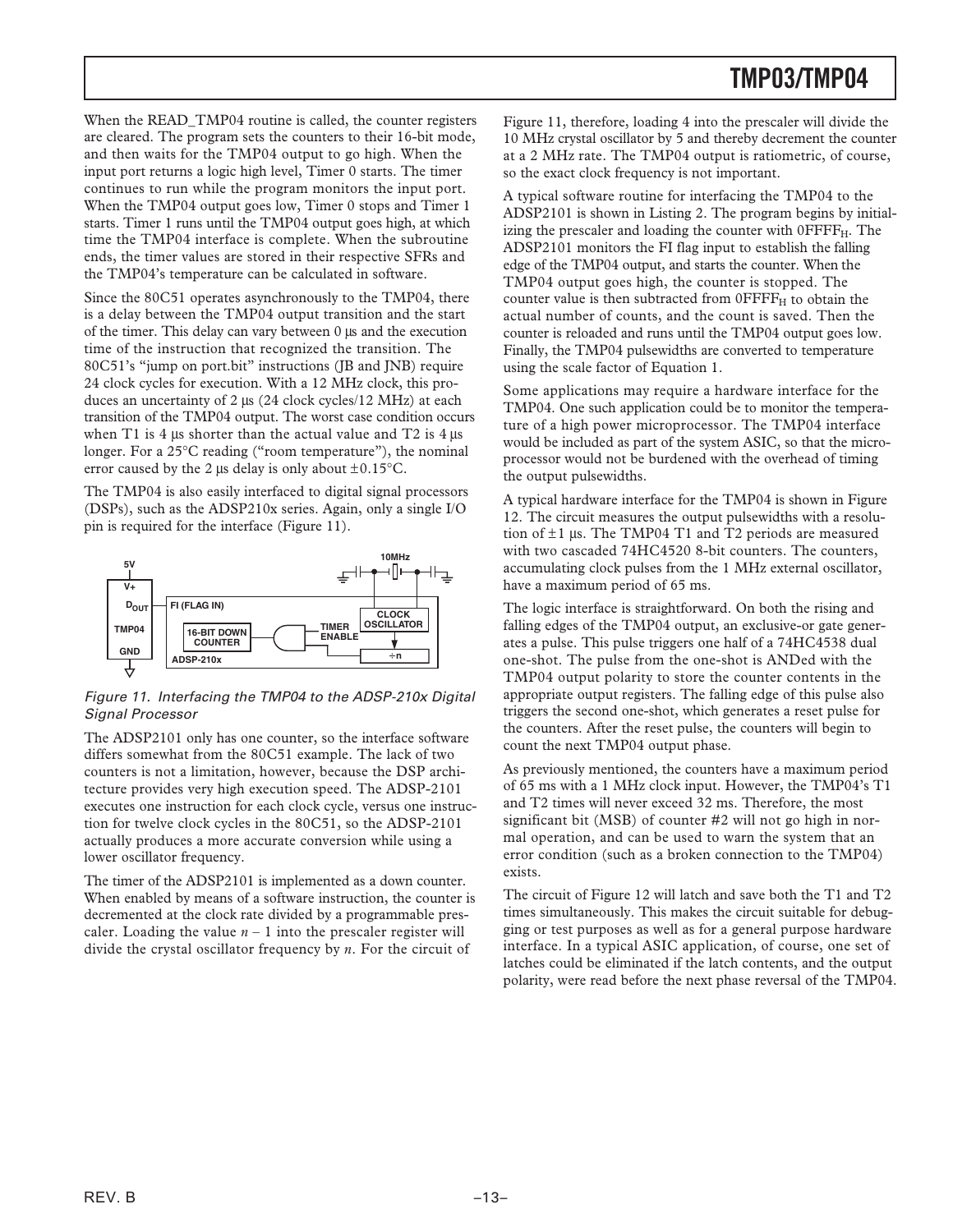;

#### **Listing 2. Software Routine for the TMP04-to-ADSP-210x Interface**

{ ADSP-21XX Temperature Measurement Routine TEMPERAT.DSP Altered Reqisters: ax0, ay0, af, ar, si, sr0, my0, mr0, mr1, mr2. Return value: ar —> temperature result in 14.2 format Computation time: 2 \* TMP04 output period } .MODULE/RAM/BOOT=0 TEMPERAT; { Beginning TEMPERAT Program } .ENTRY TEMPMEAS; { Entry point of this subroutine } .CONST PRESCALER=4; .CONST TIMFULSCALE=0Xffff; TEMPMEAS:  $si = PRESCALER$ ; { For timer prescaler } sr0=TIMFULSCALE;  $\{$  Timer counter full scale  $\}$  $dm(0x3FFB)=si;$  { Timer Prescaler set up to 5 } si=TIMFULSCALE; { CLKin=10MHz,Timer Period=32.768ms }  $dm(0x3FFC)=si;$  { Timer Counter Register to 65535 }  $dm(0x3FFD)=si;$  { Timer Period Reqister to 65535 } imask=0x01;  ${ \t{Unmask} \t{}}$ TEST1: if not fi jump TEST1; { Check for FI=1 }<br>TEST0: if fi jump TEST0; { Check for FI=0 to lo TEST1: If  $\begin{array}{ccc} 1 & \text{if } i \text{ and } i \text{ and } j \text{ are } j \text{ is } j \text{ and } j \text{ is } j \text{ is } j \text{ is } j \text{ is } j \text{ is } j \text{ is } j \text{ is } j \text{ is } j \text{ is } j \text{ is } j \text{ is } j \text{ is } j \text{ is } j \text{ is } j \text{ is } j \text{ is } j \text{ is } j \text{ is } j \text{ is } j \text{ is } j \text{ is } j \text{ is } j \text{ is } j \text{ is } j \text{ is } j \text{ is } j \text{ is } j \text{$ ena timer;  $\{$  Enable timer, count at a 500ns rate  $\}$ COUNT2: if not fi jump COUNT2; { Check for FI=1 to stop count } dis timer;  $ay0=dm(0x3FFC);$   $\{Save counter=T2 in ALU register\}$ ar=sr0-ay0; ax0=ar; dm(0x3FFC)=si;  $\{$  Reload counter at full scale  $\}$ ena timer; COUNT1: if fi jump COUNT1; { Check for FI=0 to stop count } dis timer;  $ay0=dm(0x3FFC);$  { Save counter=T1 in ALU reqister } ar=sr0-ay0;  $my0=400;$  $mr = ar^{*}my0(uu)$ ; {  $mr = 400*T1$  } ay0=mr0;  $\{ af = MSW \text{ of } dividend, ay0 = LSW \}$ ar=mr1; af=pass ar;  $\{ax0=16-bit divisor\}$ COMPUTE: astat=0; { To clear AQ flag } divq  $ax0$ ; divq  $ax0$ ;  $\{$  Division  $400*T1/T2$   $\}$ divq ax0; divq ax0;  $\{ \text{with } 0.3 < T1/T2 < 0.7 \}$ divq ax0; divq ax0; divq ax0; divq ax0; divq ax0; divq ax0; divq ax0; divq ax0; divq ax0; divq ax0; divq ax0; divq ax0; divq  $ax0$ ; divq  $ax0$ ;  $\{$  Result in ay0  $\}$  $ax0=0x03AC;$   $\{ax0=235*4\}$  $ar = ax0 - ay0$ ;  $\{ ar = 235 - 400 * T1/T2, result in \text{ or } \}$ rts; { format 14.2 } . ENDMOD; SUBDATE: The subprogram }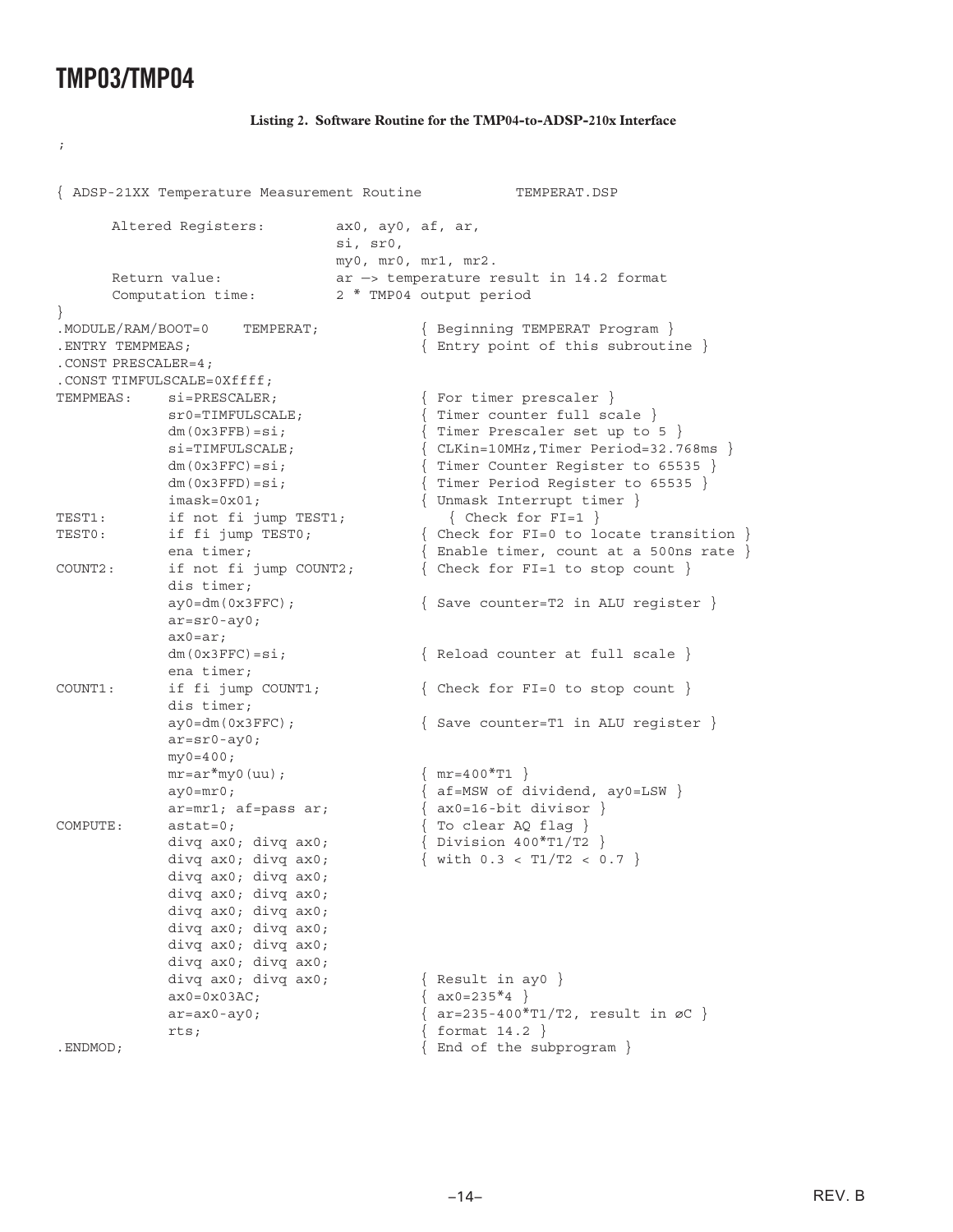

Figure 12. A Hardware Interface for the TMP04

### **Monitoring Electronic Equipment**

The TMP03 are ideal for monitoring the thermal environment within electronic equipment. For example, the surface-mounted package will accurately reflect the exact thermal conditions which affect nearby integrated circuits. The TO-92 package, on the other hand, can be mounted above the surface of the board, to measure the temperature of the air flowing over the board.

The TMP03 and TMP04 measure and convert the temperature at the surface of their own semiconductor chip. When the TMP03 are used to measure the temperature of a nearby heat source, the thermal impedance between the heat source and the TMP03 must be considered. Often, a thermocouple or other temperature sensor is used to measure the temperature of the source

while the TMP03 temperature is monitored by measuring T1 and T2. Once the thermal impedance is determined, the temperature of the heat source can be inferred from the TMP03 output.

One example of using the TMP04 to monitor a high power dissipation microprocessor or other IC is shown in Figure 13. The TMP04, in a surface mount package, is mounted directly beneath the microprocessor's pin grid array (PGA) package. In a typical application, the TMP04's output would be connected to an ASIC where the pulsewidth would be measured (see the Hardware Interface section of this data sheet for a typical interface schematic). The TMP04 pulse output provides a significant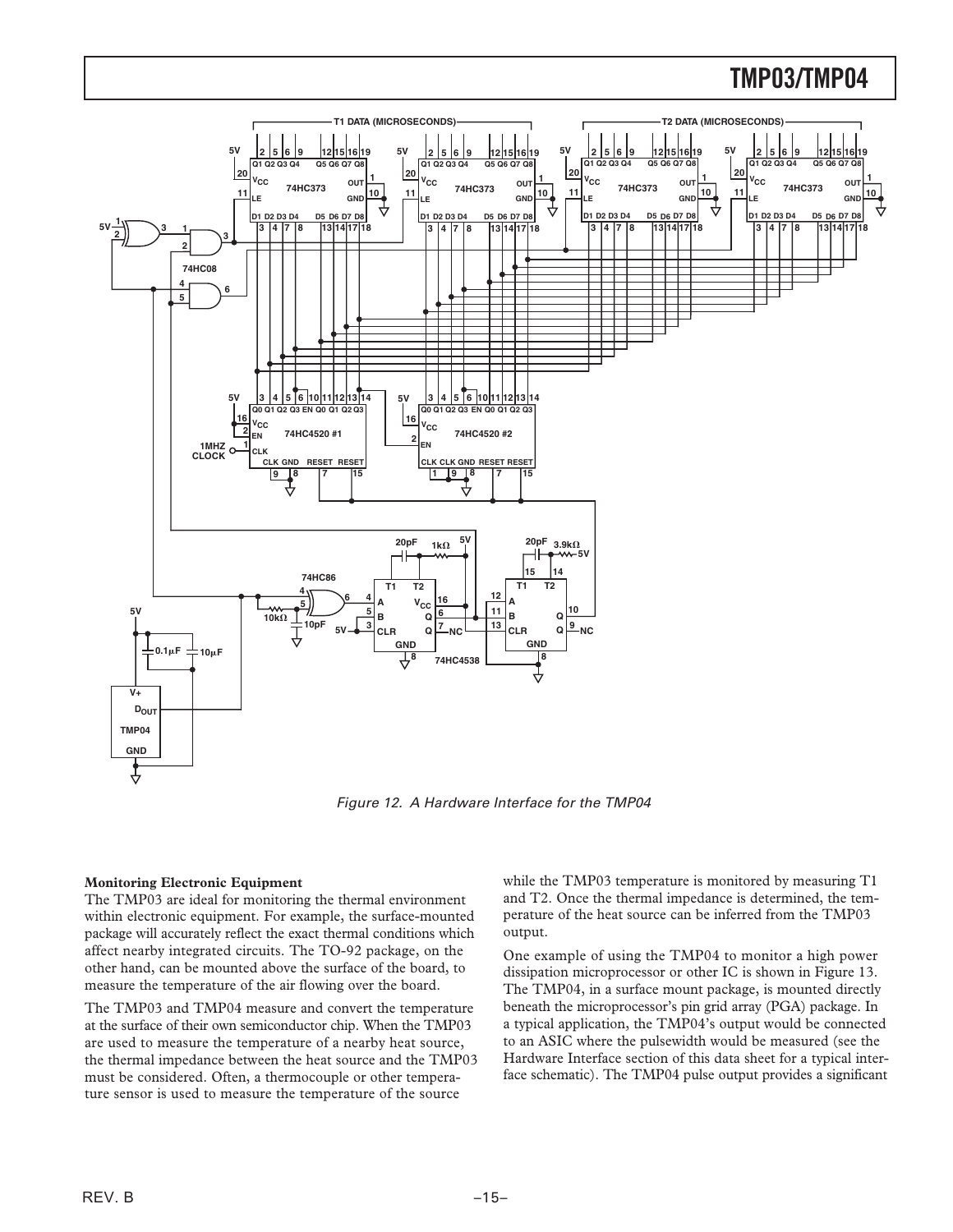advantage in this application because it produces a linear temperature output while needing only one I/O pin and without requiring an A/D converter.





#### **Thermal Response Time**

The time required for a temperature sensor to settle to a specified accuracy is a function of the thermal mass of, and the thermal conductivity between, the sensor and the object being sensed. Thermal mass is often considered equivalent to capacitance. Thermal conductivity is commonly specified using the symbol Θ, and can be thought of as thermal resistance. It is commonly specified in units of degrees per watt of power transferred across the thermal joint. Thus, the time required for the TMP03 to settle to the desired accuracy is dependent on the package selected, the thermal contact established in that particular application, and the equivalent power of the heat source. In most applications, the settling time is probably best determined empirically. The TMP03 output operates at a nominal frequency of 35 Hz at 25°C, so the minimum settling time resolution is 27 ms.

#### **OUTLINE DIMENSIONS**



**CONTROLLING DIMENSIONS ARE IN INCHES; MILLIMETER DIMENSIONS (IN PARENTHESES) ARE ROUNDED-OFF EQUIVALENTS FOR REFERENCE ONLY AND ARE NOT APPROPRIATE FOR USE IN DESIGN. COMPLIANT TO JEDEC STANDARDS TO-226-AA**

**042208-A**

*3-Pin Plastic Header-Style Package [TO-92] (T-3-1)*

*Dimensions shown in inches and (millimeters)*